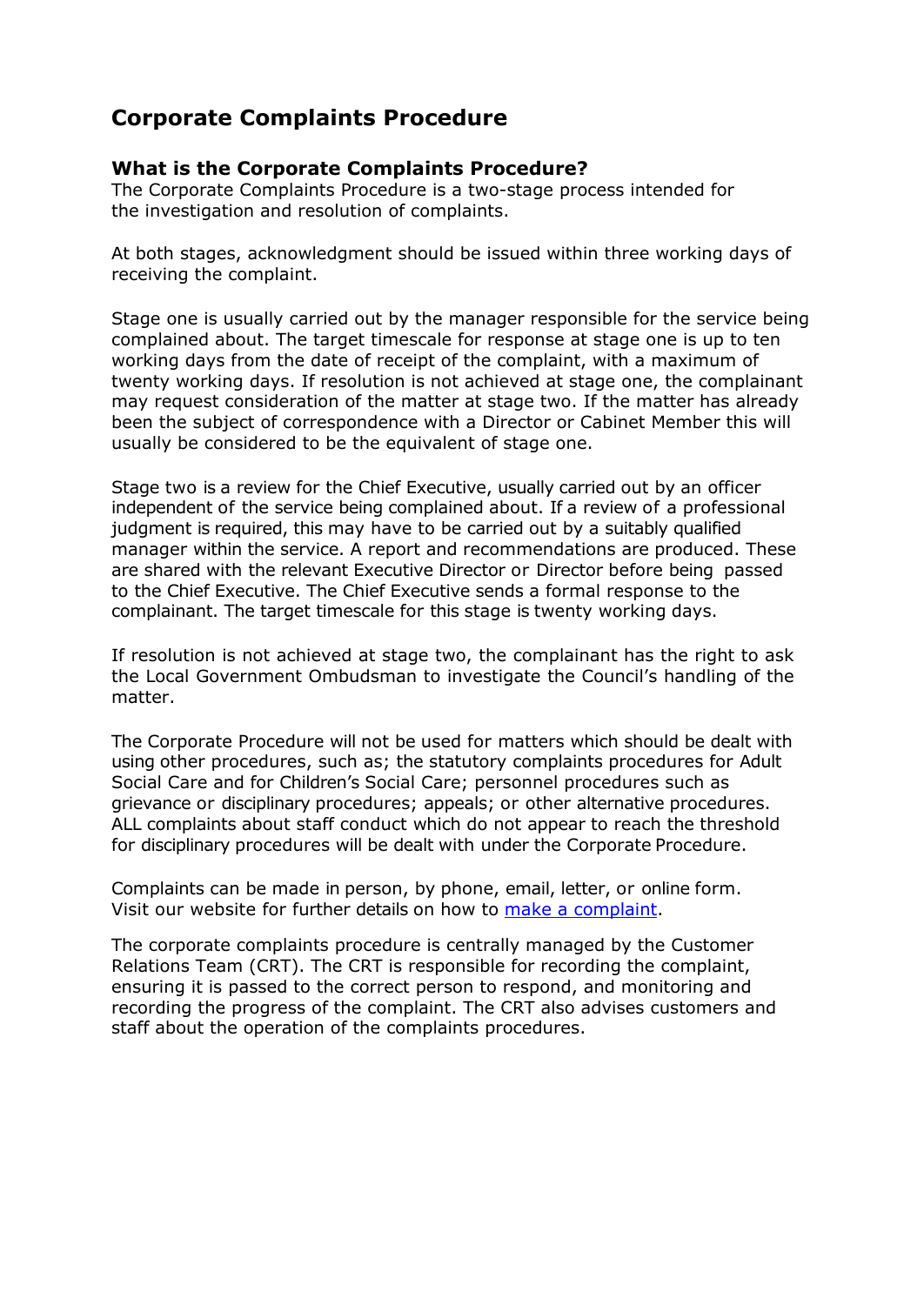# **What is a complaint?**

The Council's definition of a complaint is:

#### *"A complaint is an expression of dissatisfaction, however made, about the standards of service, actions or lack of action by the County Council or its staff, affecting an individual customer or group of customers"*

However, in some circumstances, dissatisfaction will not be dealt with using the complaints procedure. These include:

#### **Early resolution:**

The Council's preference is to resolve concerns quickly as soon as they are known about. Where resolution is achieved by the end of the next working day, the matter will not be recorded as a complaint.

#### **Matters not previously notified:**

If the concern is about something the Council did not previously know about and which is not covered by statute or by published commitments such as the Customer Service Standards, it may be dealt with as a fault report or a service request if appropriate.

#### **Matters more than one year old:**

Unless these matters concern delays by the Council, or where the complainant did not have proper opportunity to bring the complaint earlier

#### **Matters considered by the Courts:**

Some issues can only be considered by the Courts; in which case the Council will not be able to consider them as a complaint.

#### **Reviews of responses to Freedom of Information requests or Data Rights Requests:**

Complaints that requested information has not been supplied or other complaints of fault in the way these requests have been dealt with will be reviewed by a senior manager or a solicitor. The Council's final response will be issued within the appropriate timescale. If the customer remains dissatisfied, they will be referred to the Information Commissioner.

#### **Complaints about breaches of Confidentiality (Data Breaches):**

Complaints about data breaches will be investigated by the Data Protection Team. The Council's final response will be issued within 20 days. If the customer remains dissatisfied, they will be referred to the Information Commissioner.

#### **Claims for damages:**

These will be referred to the Council's Litigation and Insurance team.

#### **Matters affecting all or most people in the area:**

For instance; allegations that the Council has wasted public money; or objections to a Council policy with which the objector does not agree, but which has been properly introduced and where the objector is unable to demonstrate a disproportionate effect on him/herself in comparison with most other people affected. Concerns of this type will usually be referred to the relevant Cabinet Member for their attention.

## **Complaints about the conduct of Elected Members (County Councillors):**

There is a separate procedure on how to [complain about a councillor's conduct.](https://www.westsussex.gov.uk/about-the-council/have-your-say/complaints/complain-about-a-councillors-conduct/)

#### **Representations:**

Where a person is not eligible to make a complaint (for instance where they are deemed not to have 'sufficient interest' under the statutory social care procedures) but they are raising an issue which requires a response, this will be recorded as a representation. The timescales for responses to Representations will be the same as those for stage one complaints.